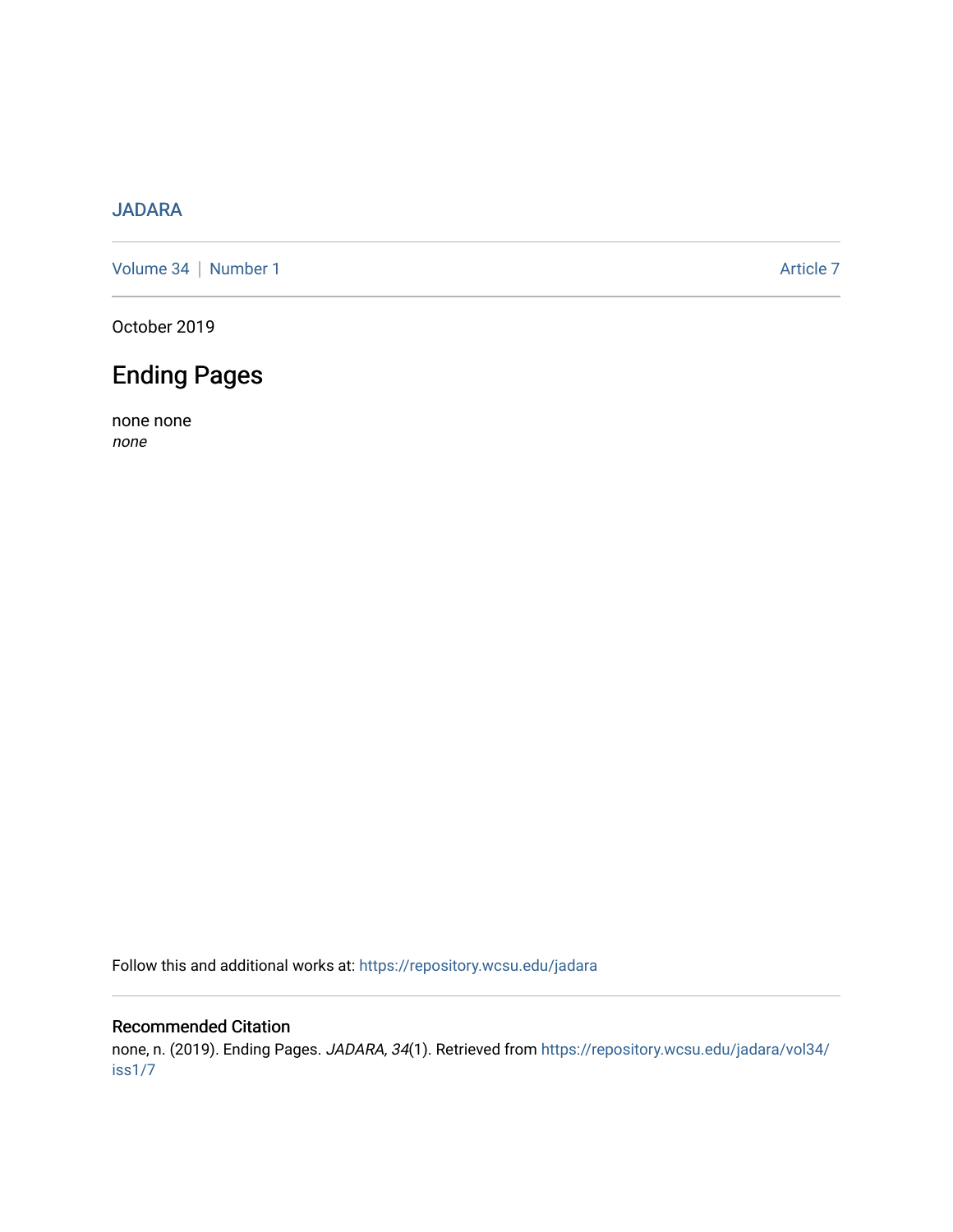

May 27 - 31, 2003 Sheraton Meadowlands Hotel East Rutherford, N.J.

A multi-disciplinary approach: Sharing what we know to get where we want to go. The conference will focus on increasing our understanding of approaches used by allied fields related to rehabilitation, mental health, psychology, counseling, substance abuse, post-secondary education, program administration, interpreting, and many others including parents and laypersons who have an interest in the Deaf, Hard of Hearing, Late Deafened, and Deaf-Blind Communities.

The NJ Chapter is thrilled to be your hosts. Grab this opportunity to see what our region has to offer! Experience learning and laughter right in Lady Liberty's backyard. Picture yourself chatting with colleagues as you cruise around Ellis Island. Network as you walk down Broadway or stroll through the Museum of Modern Art. Shop at our world famous Secaucus Outlets. Just moments away from Liberty Science Center. Add time to your trip and enjoy the getaway you deserve!

For More Information Contact:

Wjhdfmtrsw@aol.com CINDI727@aol.com

Wendy Heines Cindi Sternfeld